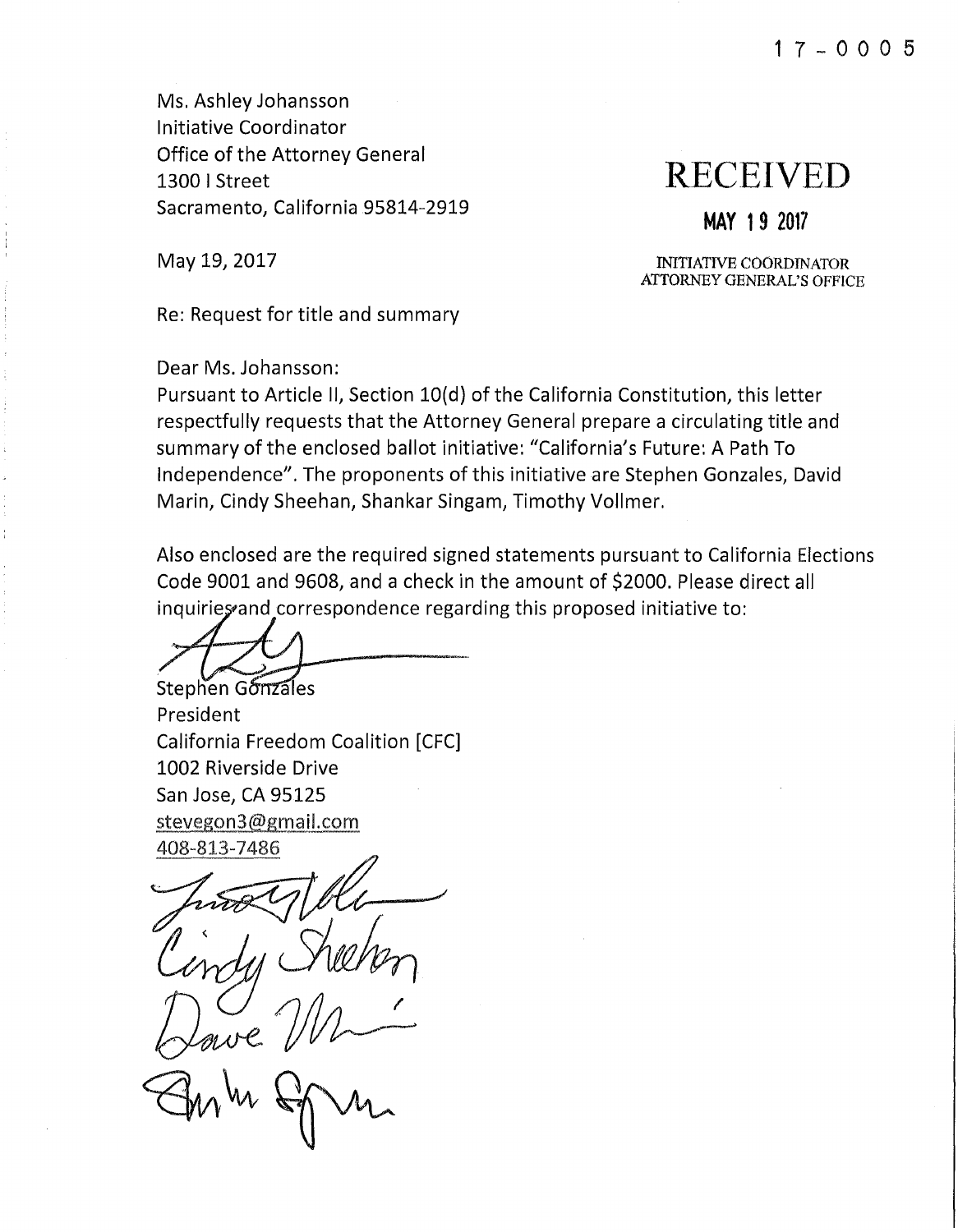## SECTION 1. Findings and Declarations

The People of the State of California find and declare all of the following:

1. California, while currently a state, is also a nation in its own right, and it is in our best interest as Californians to act accordingly.

Part 1: ON CALIFORNIA AS A NATION IN ITS OWN RIGHT

2. California has a history as a recognizable polity going back farther than the American Revolution.

3. California consistently ranks as one of the world's ten largest economies, and is a global leader in high technology, pharmaceuticals, entertainment, agriculture, sustainable energy, higher education, and many other fields.

4. Californians have a shared set of values, distinct both from those of Americans and other peoples, that contribute to our success:

(a) a focus on the future: not merely what was or what is, but what is possible

(b) respect for scientific knowledge, innovation, imagination, and higher learning

(c) a belief that people of all backgrounds are welcome and can live and work together in harmony, and enjoy equal rights

(d) a deep commitment to democracy in the strongest sense of the word

5. California is an influential and well-known actor on the world stage, particularly in our fight against climate change.

6. California's borders are not arbitrary lines on a map but reflect real physical geography.

7. California is tightly integrated economically and by water, electrical, and transportation infrastructure.

Part 2: ON CALIFORNIA'S DIFFICULTIES WITH THE FEDERAL GOVERNMENT

8. California currently faces an openly hostile presidential administration which has already attacked California in the following ways:

(a) attempting to de-legitimize California's voting system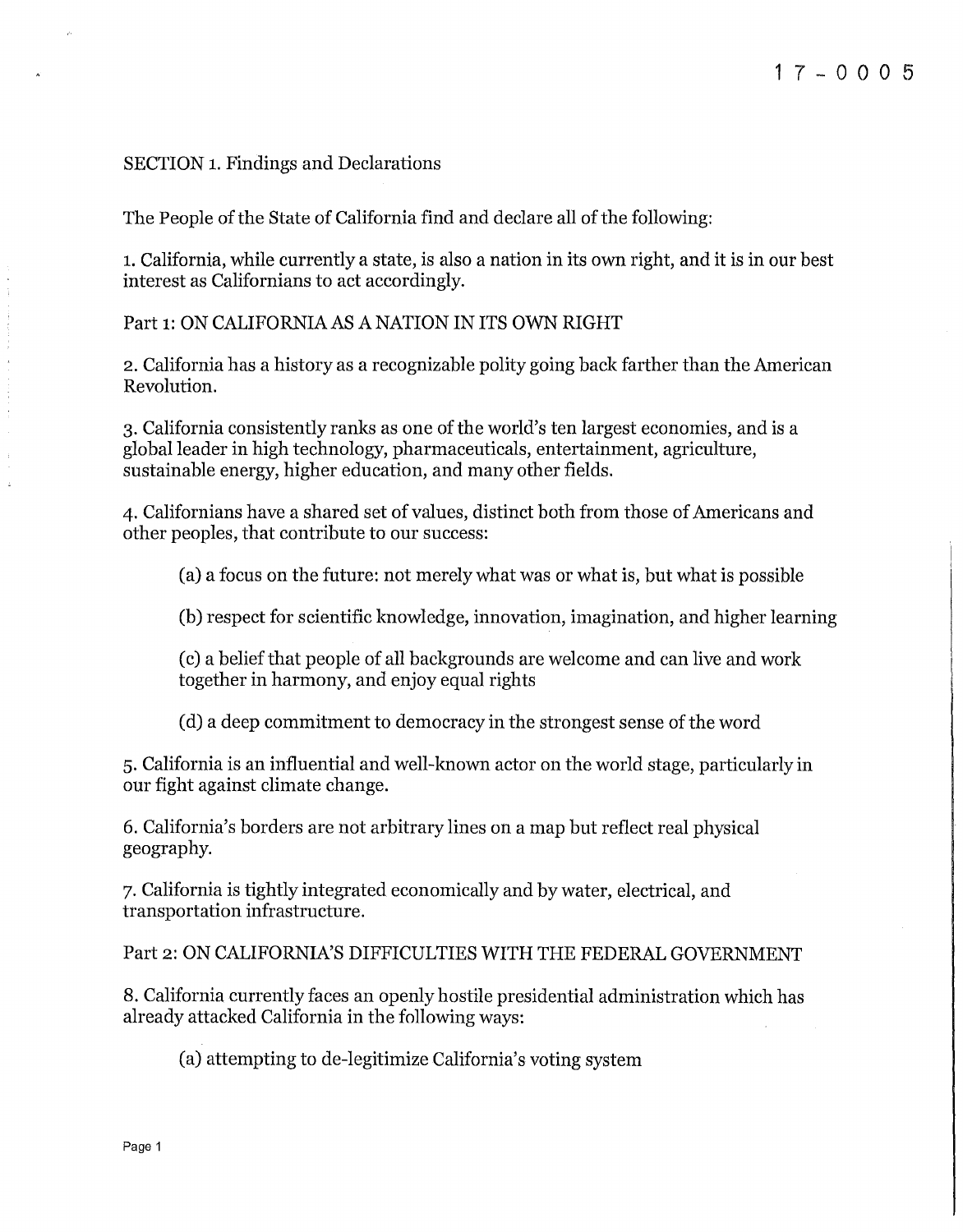(b) arbitrarily enforcing a broken immigration system that consigns more than two million Californians permanently to the shadows, and attempting to withhold billions of dollars from California's state and local governments in an attempt to strongarm them into enforcing this broken system

(c) threatening California's ability to work with the rest of the world in confronting the real and present danger of climate change

(d) creating uncertainty around free trade, particularly with California's three largest trading partners: Mexico, Canada, and China

(e) targeting California in a host of other policy areas, including health care, tax policy, marijuana, and offshore drilling.

9. However, these are merely symptoms of California's much longer-standing difficulties within the federal system, which transcend both a single president and a single party:

(a) federal ownership of more than 45% of California's territory, going back as far as statehood in 1850, and management of this land in ways that are often neither ecologically sound, economically valuable, nor respectful of local conditions.

(b) economically disadvantaging California by extracting a significantly larger share of federal taxes from California than it returns in spending in every year since 1986, and by allocating money which California needs for peacetime priorities to fund a needlessly expensive military, which has persisted through the start of the Cold War in 1947 to the present day. (Discussed in detail in Part 3, below)

(c) chronic underrepresentation of Californians in the United States' system of government, going back at least since California became the most populous state in 1962. (Discussed in detail in Part 4, below)

# Part 3: ON FEDERAL TAXATION AND SPENDING

10. For the past twenty years, California taxpayers have shouldered a significantly greater portion of federal taxation than is reflected in the percentage of federal spending Californians receive, generally between 80 and 90 cents on the dollar.

11. In essence, there are no federal dollars spent in California, only our own tax dollars, minus approximately 45 billion dollars annually to subsidize other states.

12. This picture is complicated somewhat by deficit spending at the federal level; however, debt incurred by the United States is not a gift to Californians but expected to be later repaid  $-$  presumably at a disproportionate rate.

13. Nor is the State of California's own public debt so poorly valued that California needs the United States' larger economic weight to weather economic recessions and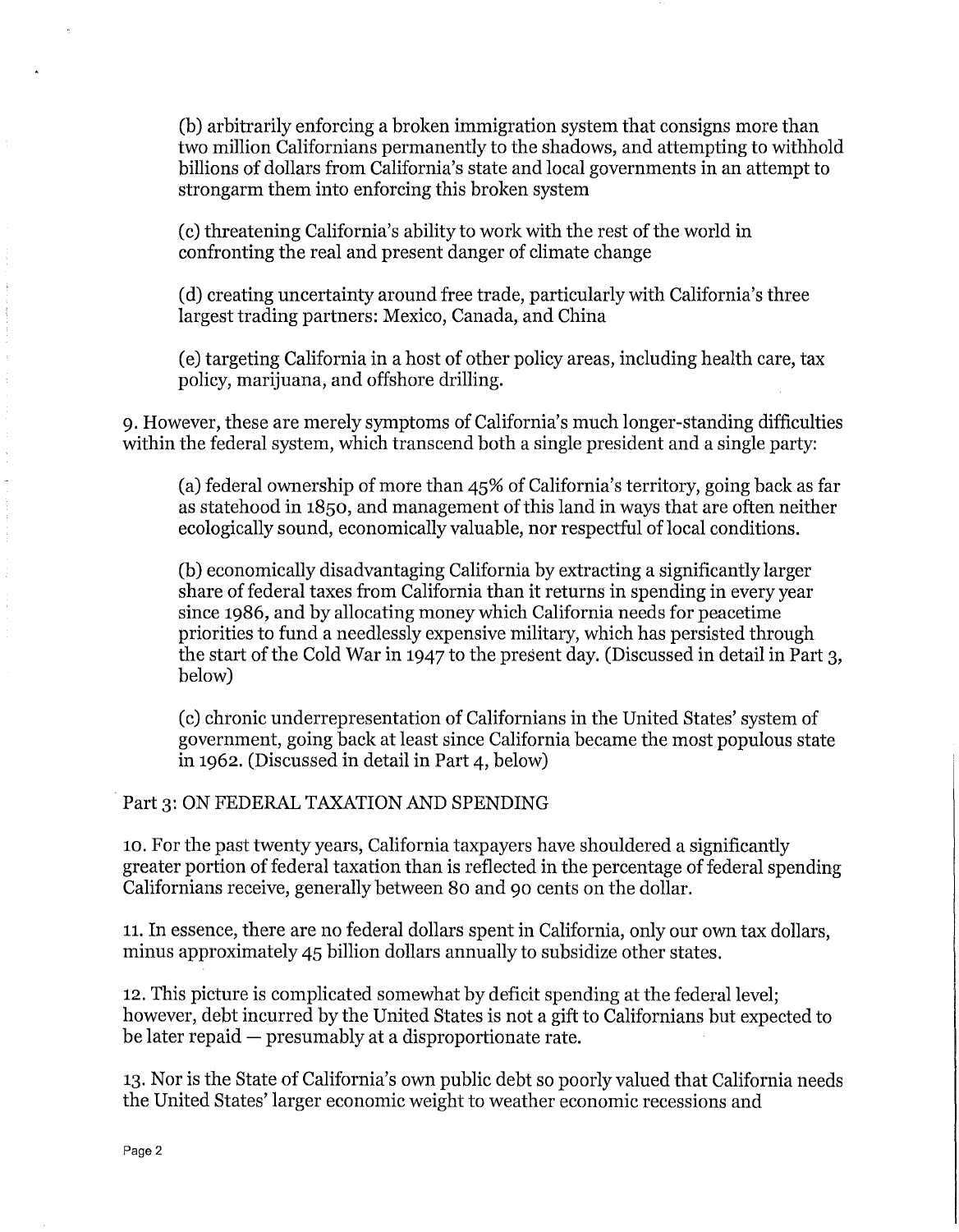emergencies. In fact, California's economy is highly diversified and growing faster than the United States' economy as a whole.

14. Furthermore, the United States spends nearly 600 billion dollars a year on its military, more than the next seven countries combined. California taxpayers' share of this is more than 70 billion dollars annually.

15. In contrast, Canada, a country similar to California in population size and economic development, manages to defend a much larger land area and meet its international commitments while spending about 15 billion dollars a year. In essence, excessive military spending alone costs California taxpayers more than 55 billion dollars a year.

16. California is clearly willing and able to administer its own tax dollars. When federal and state spending is taken as a whole, nearly half of that is administered by state and local governments, with another sixth, mostly Social Security, disbursed according to a predefined formula.

17. There is nothing that would, in principle, keep Californians from better administering that sixth or the remaining third ourselves. For example, the federal government spends significant amounts of money on science and higher education, but California leads the world in those areas!

18. In sum, California's fiscal relationship with the United States costs Californians about one hundred billion dollars annually, that is, nearly the size of our state government's General Fund, while offering us nothing that we could not more readily do for ourselves.

## Part 4: ON DEMOCRACY

19. California has practiced direct democracy since the adoption of the initiative in 1911, and is in fact the world's largest direct democracy.

20. While the initiative system presents its own challenges, there is no question that California practices democracy in the fullest sense of the word: where all adult citizens have the right to vote and have our vote counted, where all votes count equally, where the government must ultimately bow to the will of the people, and where fundamental reform to the system of government is not only possible but frequent.

21. Californians have enjoyed significant success in changing California by engaging in good faith with California's system of government and electoral system. It is tempting to believe that to change the United States, we need simply to do more of the same on a larger scale. However, this line of thinking runs up against some hard truths about the American system of government.

22. Californians are woefully underrepresented in the U.S. Senate. Though we comprise nearly one-eighth of the United States' population, we receive only one-fiftieth of the seats, that is, one-sixth the representation of the average American.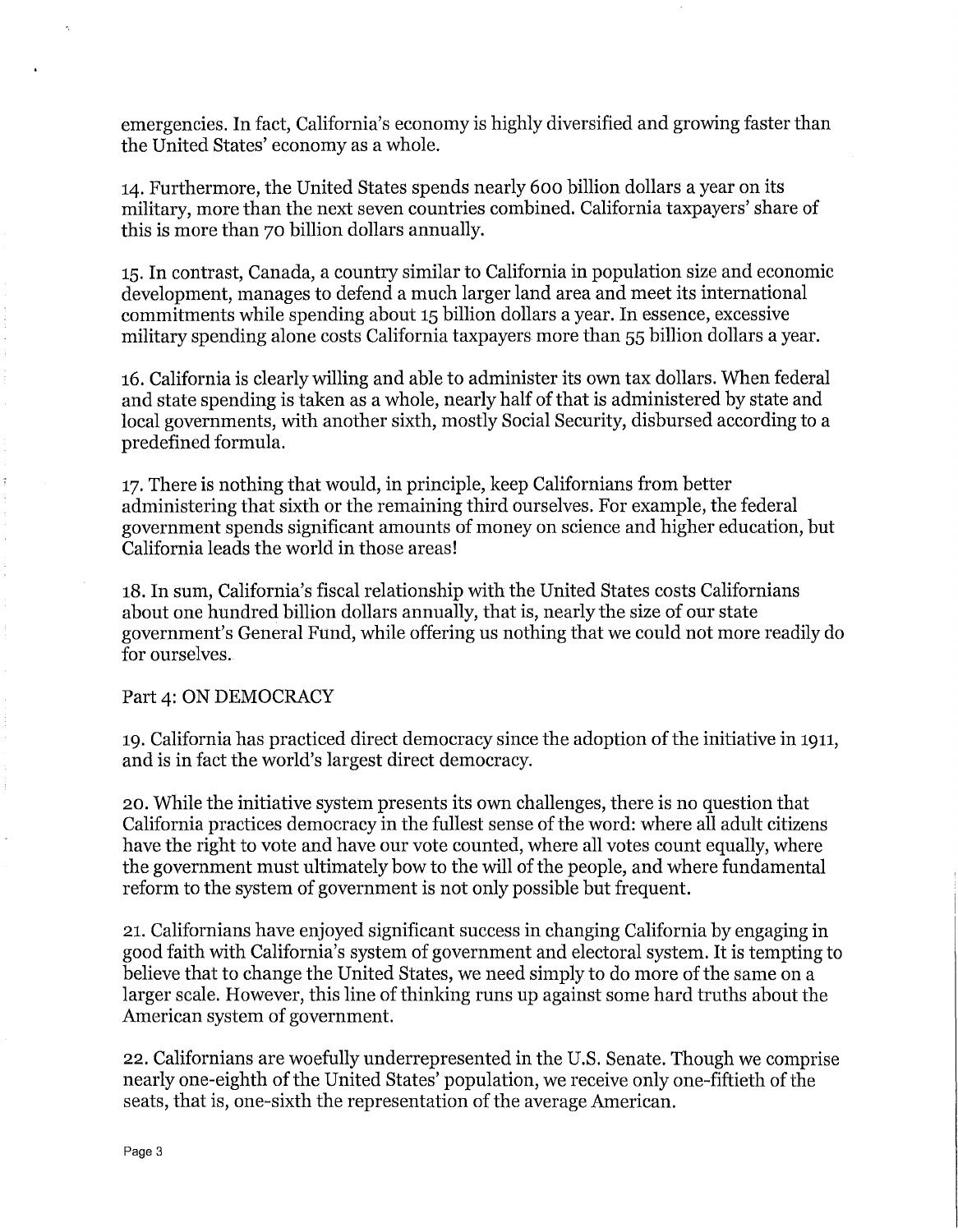23. The Electoral College, while giving Californians a more proportionate share of representation than in the Senate, in practice reduces Californians' influence over the United States' choice of president to nearly zero. In fact, California's electoral votes have not been the deciding factor in a presidential race since 1916.

24. Californians do receive nearly equal representation in the House of Representatives. However our power is diluted by other states in two ways:

(a) partisan gerrymandering, which is practiced by the majority of states. As a result, though one major party earned slightly more than one percent more votes for its House candidates in the November 2016 election, it received ten percent more seats!

(b) use of the criminal justice system to permanently disenfranchise adult citizens, even after they have served their sentence. For example, in Florida, more than one-tenth of adult citizens are unable to vote.

25. California engages in neither of these undemocratic practices. In essence, California participates in good faith in a system which other state governments game.

26. These failings could be remedied by amending the United States Constitution, but again, this is a process where Californians have little say; California could provide only one of the 38 votes necessary to ratify such an amendment.

27. Thus, in engaging with the American system of government, Californians should see it for what it was designed to be, not a democracy in the modern sense of the word, but a means of harvesting the fruits of republican governance while at the same time protecting entrenched power. As abolitionist Frederick Douglass noted in his own struggles with the United States, power concedes nothing without a demand.

Part 5: ON WAYS FORWARD

28. If Californians wish to live in a democracy, we have three options:

(a) fundamental reforms to the American system of governance, including equal representation and an affirmative right of all adult citizens to vote

(b) significant autonomy within the United States for California, whereby decisions at the federal level have little impact on the lives of Californians

(c) California becoming an independent country

29. Paradoxically, the first of these options, while seemingly the most straightforward, is the one Californians can do least about, as it would require amending the United States Constitution.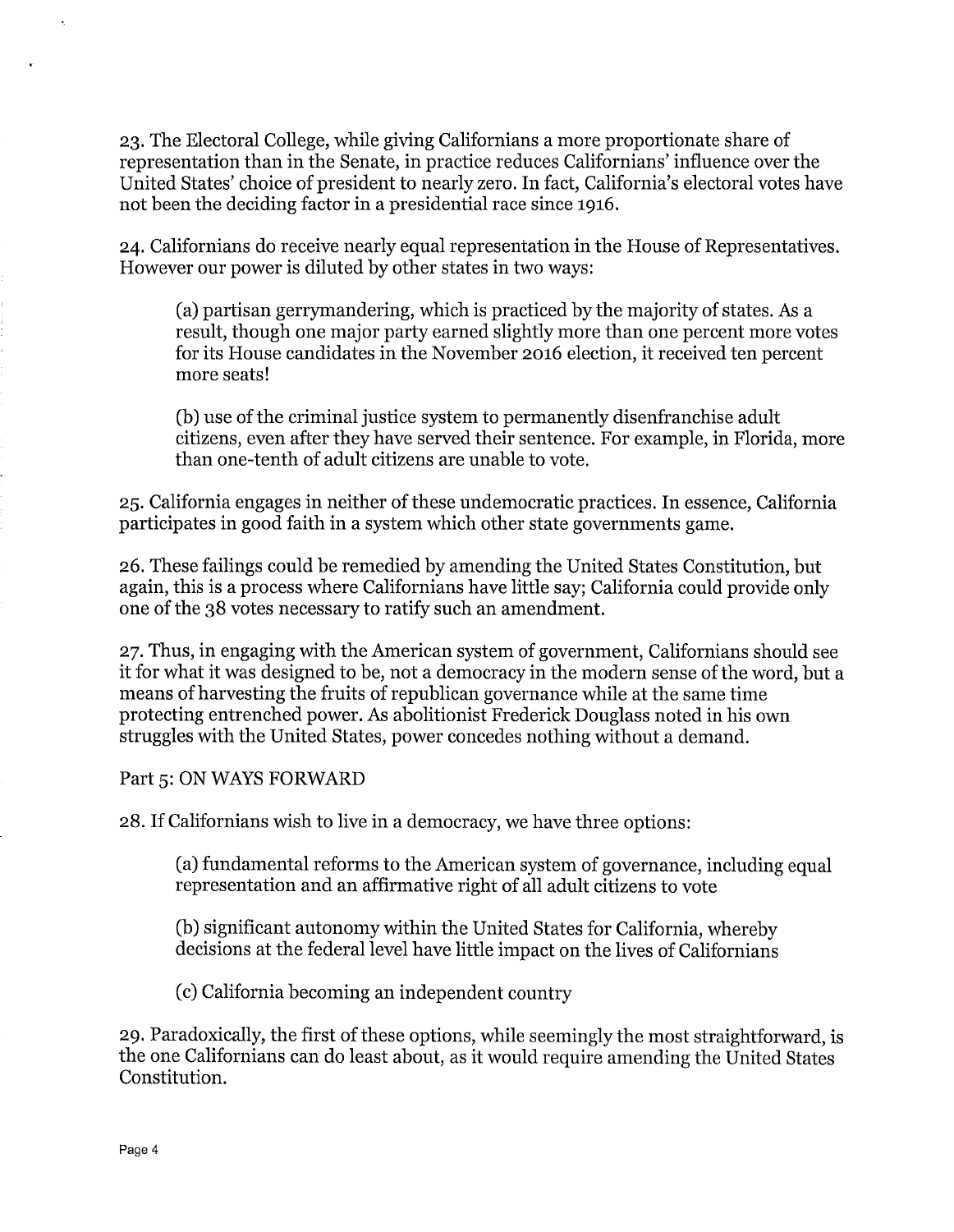30. In contrast, California could legally gain significant autonomy through a series of ordinary acts of Congress. If tradition and political pressure were not enough to keep the United States from later revoking this autonomy, it could be kept in place with contracts and other legal mechanisms. And transfers of federal land are clearly irrevocable.

31. The seemingly unthinkable, independence, could again be accomplished through either an act of Congress or a treaty. Even if it were not possible for Congress to voluntarily grant independence to a state, it is clear, under existing precedent, that Congress could grant independence to the bulk of California's territory, effectively reconstituting California as an independent country while allowing the United States to maintain the legal fiction of perpetual union.

32. The path to both autonomy and full independence is largely the same; for California to take stock of the leverage it has over the United States, and to use this leverage to negotiate for ever greater autonomy, culminating in a final settlement redefining California's relationship with the United States.

33. If at some point the United States does reform its system of government, Californians could choose at that time to abandon the pursuit of autonomy in favor of being equal participants in American democracy. Even if California had by then become independent, nothing would preclude it from seeking readmission as a state.

34. Thus, as Californians, we have much to gain and little to lose by pursuing autonomy.

SECTION 2. Statement of Purpose

Therefore, the purpose of this measure is to put California on the path towards becoming a fully-functioning sovereign and autonomous nation, whether within continued association with the United States of America, or as an independent country.

SECTION 3. Constitutional Amendments

SECTION 3.1. Section 1 of Article III of the California Constitution is amended to read:

Sec. 1. The State of California is an inseparable part of the United States of America, and the United States Constitution is the supreme law of the land.

SECTION 3.2. Article XXXVI is added to the California Constitution as follows:

*ARTICLE XXXVIAUTONOMYAND INDEPENDENCE*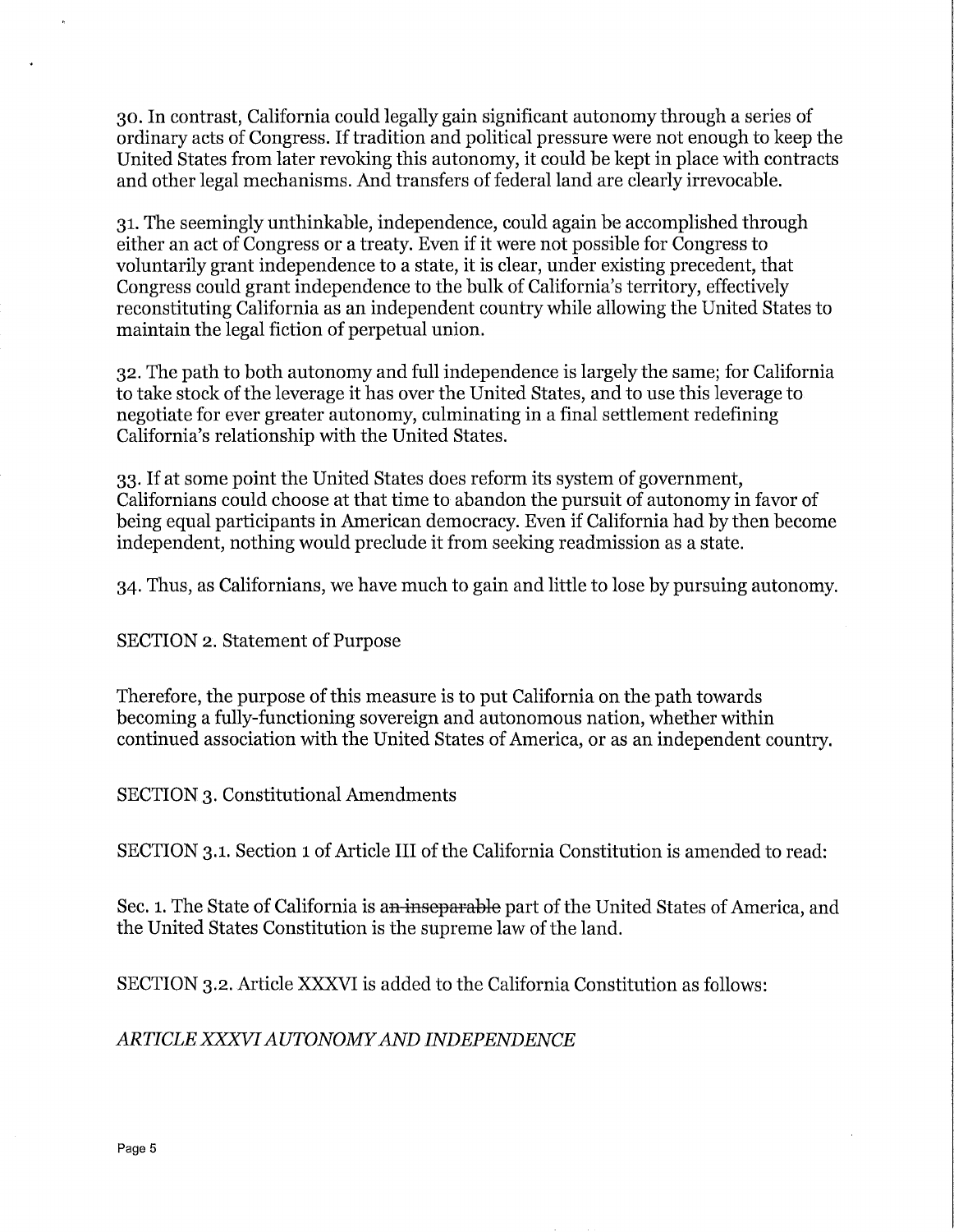*Sec. 1. It is the intent of the People of the State of California that California become a fully-functioning sovereign and autonomous nation, whether within continued association with the United States ofAmerica or as an independent country, peacefully through negotiation with the federal government ofthe United States.* 

2. *The Governor shall lead these negotiations, both:* 

(a) to continually gain greater autonomy from the federal government for *California's State and local governments, and for its People.* 

*(b) to negotiate the terms ofa final settlement allowing California to become a fully-functioning sovereign and autonomous nation, not to take effect until adopted by the voters as a revision to this Constitution.* 

*3. The governor shall regularly coordinate with California's Congressional delegation regarding these negotiations.* 

*4. Other details ofthese negotiations may be provided by statute.* 

*5. The People ofthe State ofCalifornia call upon our state and federal elected officials:* 

*(a) to support California in negotiations with the federal government, and to maximize its leverage in these negotiations.* 

*(b)* to help foster a sense of common identity and shared interests among all *Californians that transcends the political divisions of the United States.* 

6. *The People ofthe State ofCalifornia call upon our state elected officials:* 

*(a) to buffer Californians against chaos, dysfunction, and uncertainty at the federal level.* 

*(b) to pursue reforms to California's system ofgovernment which would reasonably allow California to operate as an independent country, to the extent possible under the United States Constitution.* 

*7. Sections 5 and* 6 *ofthis Article are advisory in nature and are meant solely to be enforced by the voters, at their own discretion.*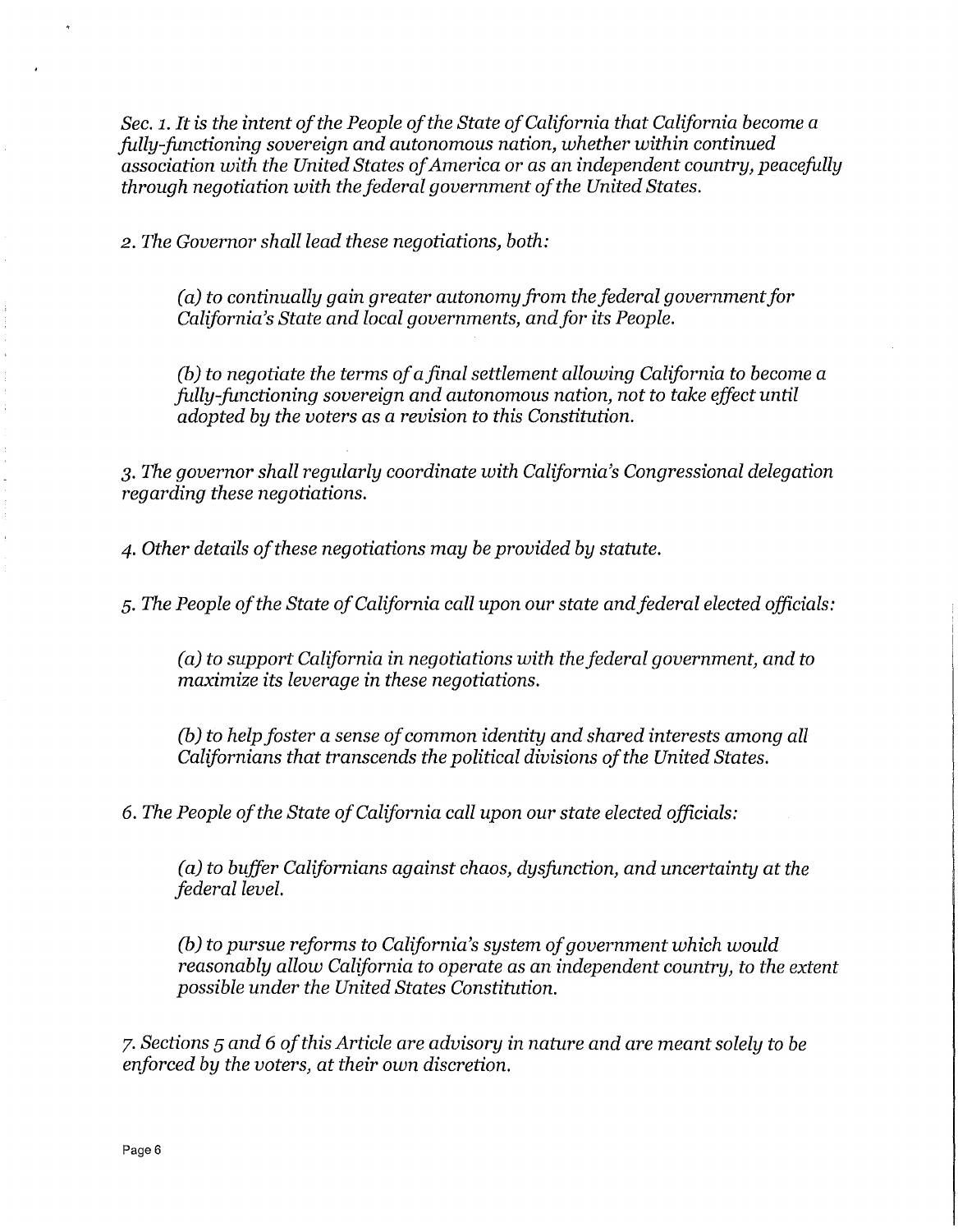SECTION 4. The Juan Bautista Alvarado Commission on Autonomy and Independence

SECTION 4.1. Chapter 11.3, "The Juan Bautista Alvarado Commission on Autonomy and Independence" is added to Division 1 of Title 2 of the Government Code as follows:

### *Article 1. Purpose*

*8849.1. There is in the state government the Juan Bautista Alvarado Commission on Autonomy and Independence, hereafter in this Chapter referred to as the "commission."* 

*8849.2. The intent ofthe People ofCalifornia in creating the commission is to advise the Governor, the Attorney General, the legislature, and other elected officials as to how to help California become a.fully.functioning sovereign and autonomous nation, as described in Article XXXVI ofthe State Constitution.* 

*8849.3.* The *commission shall advise and review on a general basis, not participate directly in negotiations with the federal government, nor meet in closed session with the Governor or other relevant persons to discuss sensitive and timely details ofsuch negotiations. Ifsuch a body is necessary, it should be created by separate statute (see Section 4 of Article XXXVI of the State Constitution and subsection 8851.1 (f), below).* 

*8849.4. The commission shall operate on a permanent and ongoing basis, to be disbanded or repurposed in conjunction with a constitutional revision altering California's relationship with the United States (as described in subsection 2(b) of*  Article XXXVI of the State Constitution), or at the will of the voters.

#### *Article 2. Membership*

*8850.1. The commission shall be organized and constituted, and its members chosen to serve terms ofthe same duration and end time, in the same manner as the Milton Marks Commission on California State Government Organization and Economy (hereafter referred to in this Chapter as the "Little Hoover Commission"), as described in Sections 8501-8508.* 

*8850.2. All initial appointments to the commission shall have been made within 90 days ofthis Chapter taking effect.* 

*Article 3. Powers and Duties* 

*8851.1. The commission shall study and issue recommendations on the following:* 

*(a) how the state ofCalifornia can buffer its residents against chaos, dysfunction, and uncertainty at the federal level*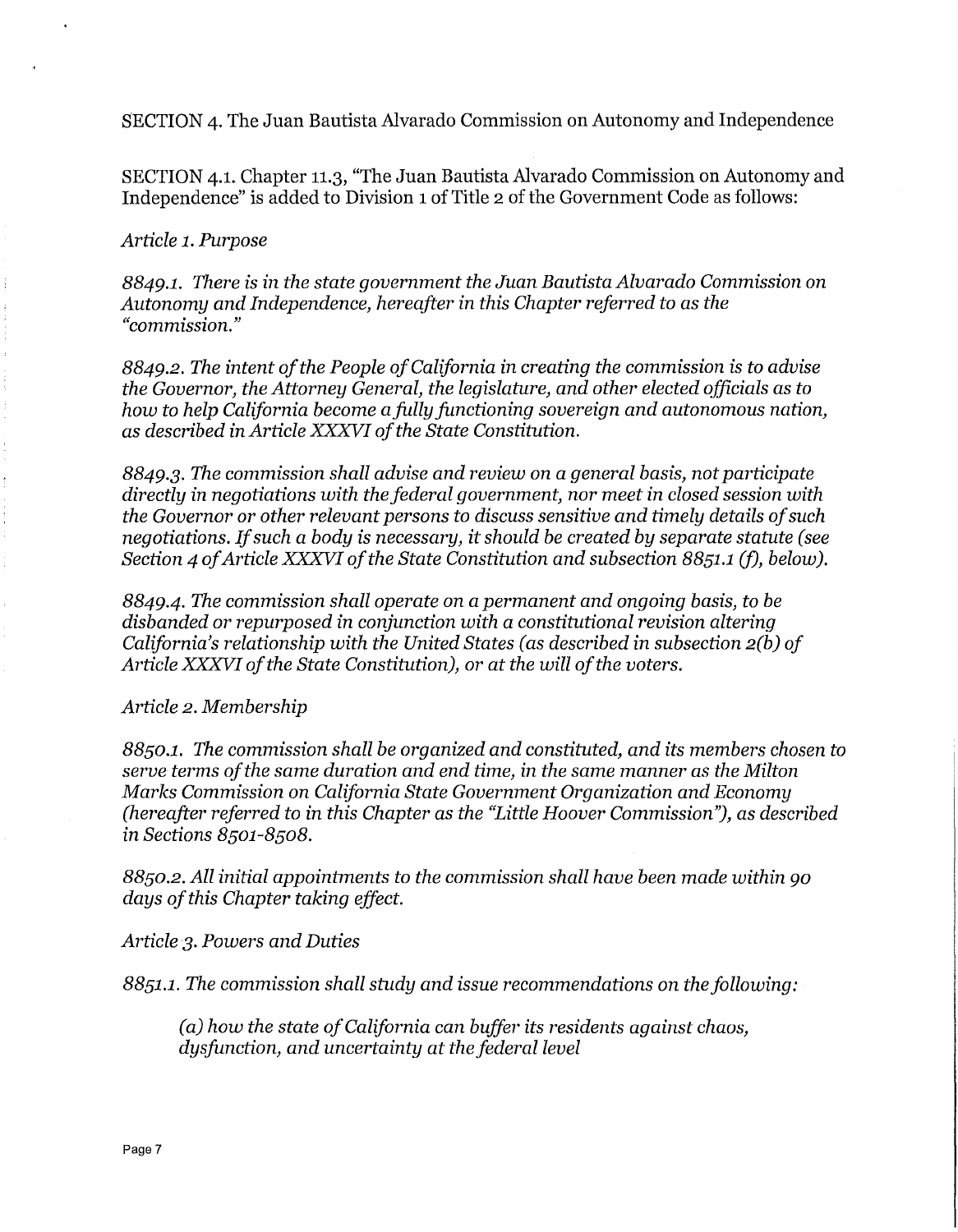*(b) constitutional revisions and other structural reforms that would allow California's sustem of government to operate more like that of an independent country, using similar democratic countries as models* 

*(c) how to address the real concerns ofCalifornia residents who feel ignored by or left out ofour current system ofgovernment* 

*(d)* California's fiscal relationship with the federal government, including *federalfunds collectedfrom California taxpayers,federal expenditures* in *California, how those expenditures are administered, and how California could assume a greater role* in *their collection and administration* 

*(e) other areas where California enjoys significant leverage over the federal government, or could gain such leverage* 

*(f) statutory language and other details ofhow California might best conduct negotiations for autonomy and independence with the federal government* 

*(g) latent forms of autonomy that California already has the legal authority to exercise but does not* 

*(h) legal strategies that would allow California to gain additional autonomy through the court system, and to defend autonomy already gained* 

*(i)forms ofautonomy that California could reasonably demandfrom the federal government, given its leverage* 

*(i) legal avenues that would allow California to make autonomy gained from the United States binding and durable, without requiring an amendment to the United States Constitution* 

(j) *legal avenues that would allow California to become an independent country, without requiring an amendment to the United States Constitution* 

*(k) how international law might help California achieve greater autonomy and/or full independence* 

(l) *comparing the status quo against severalfeasible scenarios wherein California achieves greater autonomy, including full independence* 

8851.2. *The commission shall publish one or more preliminary reports covering each ofthe topics* in *Section* 8851.1 no *later than one year after its.first meeting.* 

8851.3. *In carrying out its duties and responsibilities, the commission shall have the same powers granted to the Little Hoover Commission* in *Section* 8541.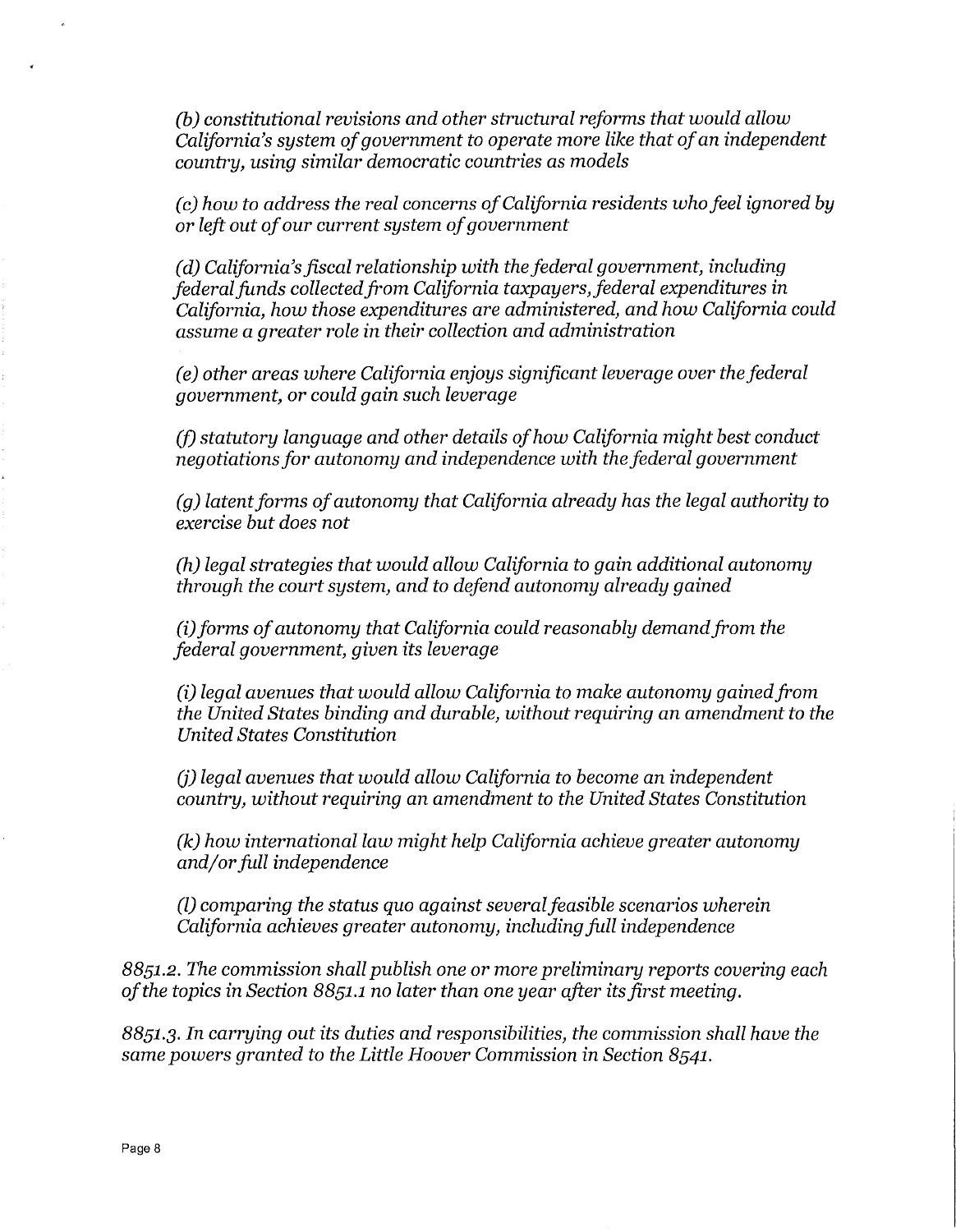8851.4. *The commission, on its own motion, may,for the purpose ofmaking reports and recommendations on the topics described in Section* 8851.1, *examine in detail the use offederal funds administered by state or local government; funds, collected by state or local governments on behalf ofthe federal government, including (in aggregate) tax withholdings; and contracts and other binding agreements between state or local government and the federal government.* 

8851.5. *The Governor shall submit to the commission, at least once in each calendar year beginning with* 2019, *a report regarding the progress ofongoing negotiations with the federal government. The commission may then request the Governor provide additional details, which the Governor shall supply within* 30 *days. The commission shall publish this report, to which it may make its own amendments, within* 90 *days of receiving the initial report from the Governor.* 

8851.6. *The commission shall be adequately funded to perform its duties, and in no case shall the commission receive funding less than one one-thousandth ofone percent ofthe General Fund in any fiscal year. (As described in Section* 8503 *ofthe Government Code, referenced by Section* 8508.1, *above, the members ofthe commission shall serve without compensation and receive only reimbursement.)* 

*Article 4. Miscellaneous Provisions* 

8852.1. *References in this Chapter to code enabling the Little Hoover Commission (sections* 8501-8542) *refer to the code as ofJanuary* 1, 2017.

SECTION 4.2 Amendment

The provisions of the legislation created by Section 4.1 may be amended by a two-thirds vote of the Legislature to further its purposes.

SECTION 5. Severability

If any provision of this measure, or any part thereof, is for any reason held to be invalid or unconstitutional, the remaining provisions shall not be affected, but shall remain in full force and effect, and to this end the provisions of this measure are severable.

SECTION 6. Proponent Standing

Notwithstanding any other provision of law, if the State, its government agencies, or any of its officials fail to defend the constitutionality of this measure following its approval by the voters, any other government employee, any proponent, or, in their absence, any citizen of this state shall have the authority to intervene in any court action challenging the constitutionality of this measure for the purpose of defending its constitutionality, whether such action is in trial court, on appeal, or on discretionary review by the Supreme Court of California or the Supreme Court of the United States. The fees and